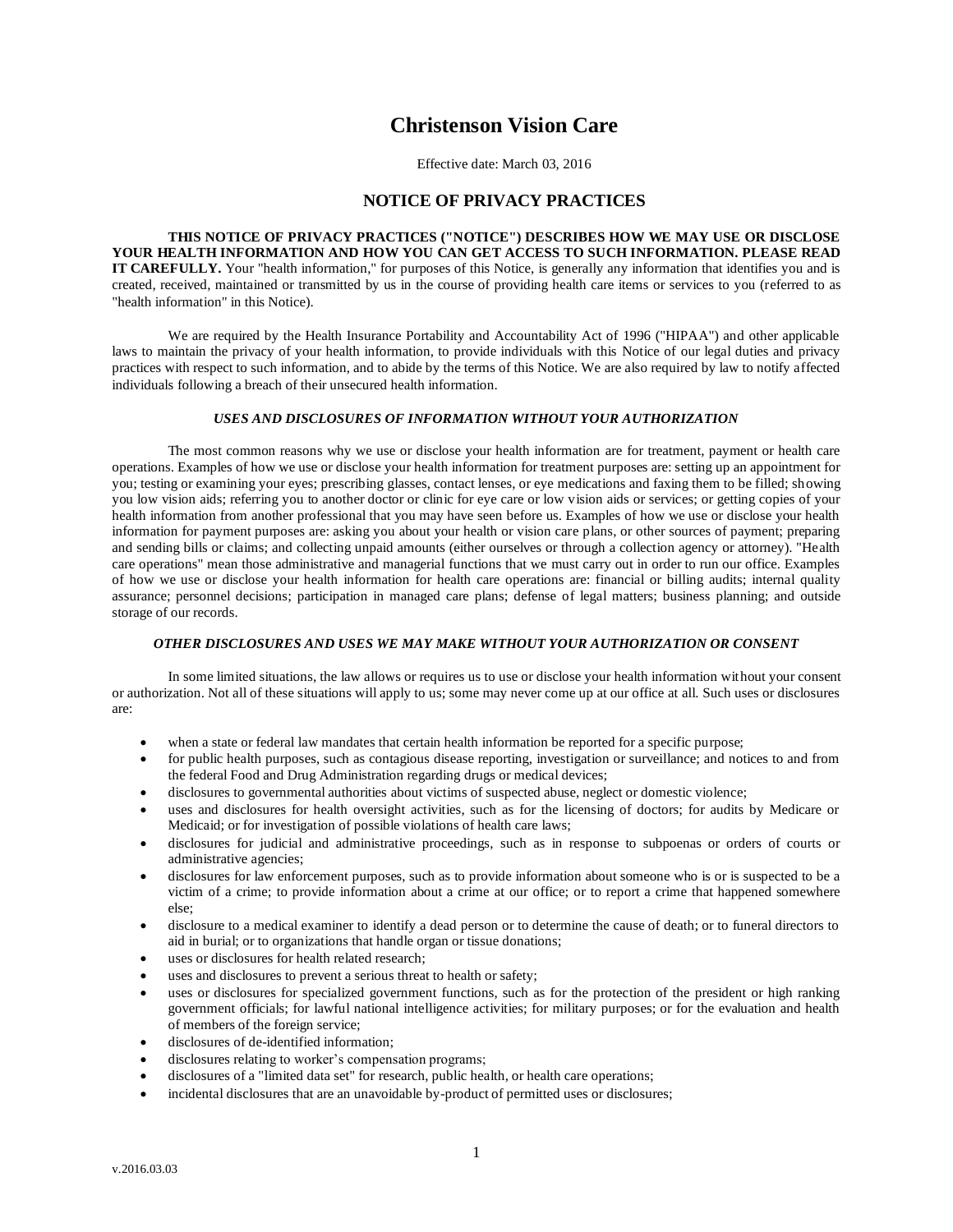disclosures to "business associates" and their subcontractors who perform health care operations for us and who commit to respect the privacy of your health information in accordance with HIPAA;

Unless you object, we will also share relevant information about your care with any of your personal representatives who are helping you with your eye care. Upon your death, we may disclose to your family members or to other persons who were involved in your care or payment for heath care prior to your death (such as your personal representative) health information relevant to their involvement in your care unless doing so is inconsistent with your preferences as expressed to us prior to your death.

## *SPECIFIC USES AND DISCLOSURES OF INFORMATION REQUIRING YOUR AUTHORIZATION*

The following are some specific uses and disclosures we may not make of your health information **without** your authorization:

**Marketing activities.** We must obtain your authorization prior to using or disclosing any of your health information for marketing purposes unless such marketing communications take the form of face-to-face communications we may make with individuals or promotional gifts of nominal value that we may provide. If such marketing involves financial payment to us from a third party your authorization must also include consent to such payment.

Sale of health information. We do not currently sell or plan to sell your health information and we must seek your authorization prior to doing so.

**Psychotherapy notes.** Although we do not create or maintain psychotherapy notes on our patients, we are required to notify you that we generally must obtain your authorization prior to using or disclosing any such notes.

## *YOUR RIGHTS TO PROVIDE AN AUTHORIZATION FOR OTHER USES AND DISCLOSURES*

- Other uses and disclosures of your health information that are not described in this Notice will be made only with your written authorization.
- You may give us written authorization permitting us to use your health information or to disclose it to anyone for any purpose.
- We will obtain your written authorization for uses and disclosures of your health information that are not identified in this Notice or are not otherwise permitted by applicable law.
- We must agree to your request to restrict disclosure of your health information to a health plan if the disclosure is for the purpose of carrying out payment or health care operations and is not otherwise required by law and such information pertains solely to a health care item or service for which you have paid in full (or for which another person other than the health plan has paid in full on your behalf).

Any authorization you provide to us regarding the use and disclosure of your health information may be revoked by you in writing at any time. After you revoke your authorization, we will no longer use or disclose your health information for the reasons described in the authorization. However, we are generally unable to retract any disclosures that we may have already made with your authorization. We may also be required to disclose health information as necessary for purposes of payment for services received by you prior to the date you revoked your authorization.

#### *YOUR INDIVIDUAL RIGHTS*

You have many rights concerning the confidentiality of your health information. You have the right:

- **To request restrictions on the health information we may use and disclose for treatment, payment and health care operations.** We are not required to agree to these requests. To request restrictions, please send a written request to us at the address below.
- **To receive confidential communications of health information about you in any manner other than described in our authorization request form**. You must make such requests in writing to the address below. However, we reserve the right to determine if we will be able to continue your treatment under such restrictive authorizations.